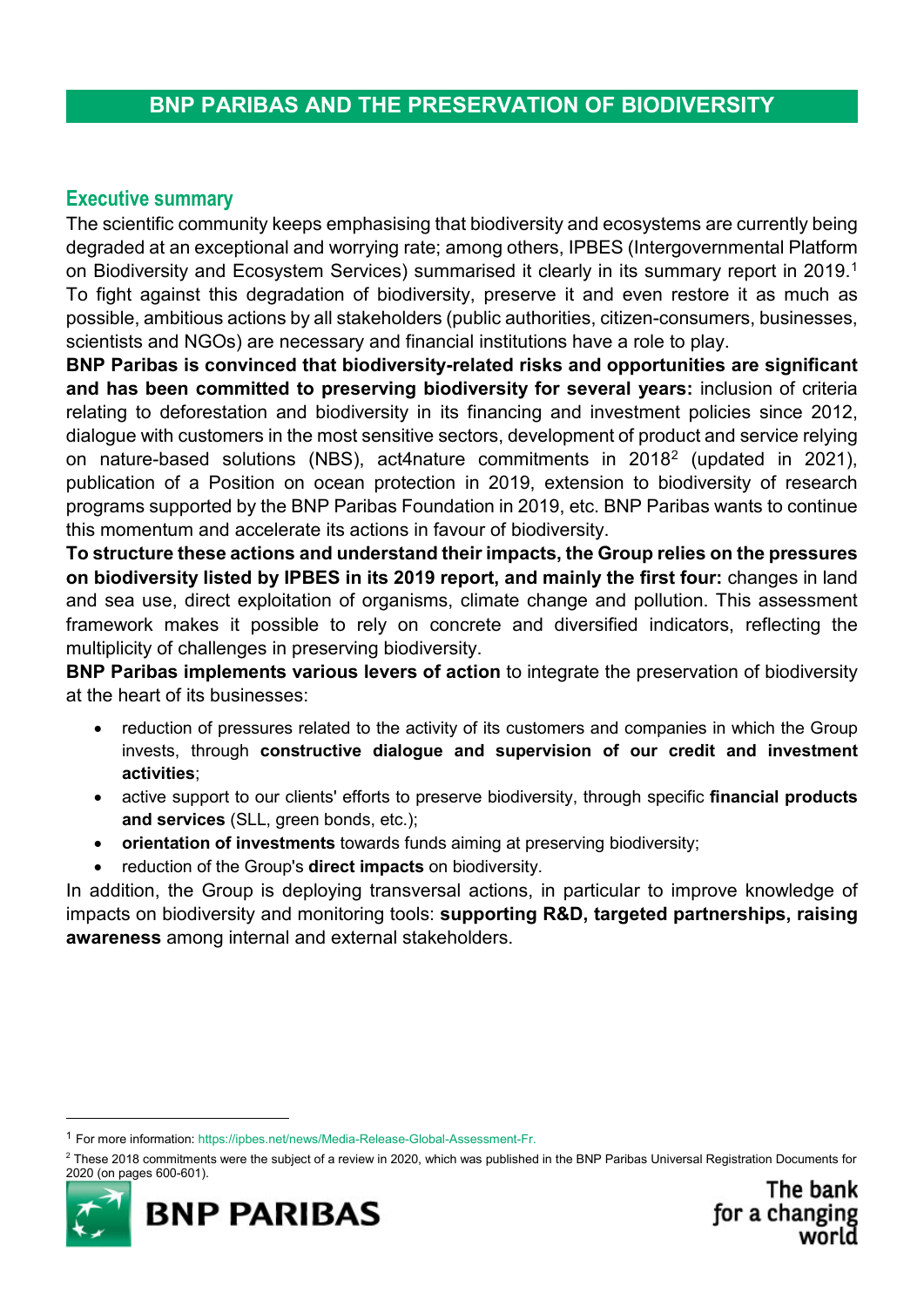# **Aware of the degradation of biodiversity, BNP Paribas is committed to preserving it by implementing various action levers**

## a) Scientific consensus on the massive degradation of biodiversity

*According to the Convention on Biological Diversity (art. 2) of the United Nations, ""Biological diversity" means the variability among living organisms from all sources including, inter alia, terrestrial, marine and other aquatic ecosystems and the ecological complexes of which they are part: this includes diversity within species, between species and of ecosystems."[3](#page-1-0)*

*The scientific community constantly reminds us that biodiversity and ecosystems are currently being degraded at an exceptional and worrying rate. The synthesis report of the Intergovernmental Platform on Biodiversity and Ecosystem Services (IPBES)[4](#page-1-1) warned in 2019 that, " Nature is declining globally at rates unprecedented in human history — and the rate of species extinctions is accelerating, with grave impacts on people around the world now likely". The report estimates that around 1 million animal and plant species are now threatened with*  extinction, many within decades, more than ever before in human history. **This degradation of** *biodiversity has repercussions on all human activities. Thus, current negative trends in biodiversity and ecosystems will undermine progress towards 80% (35 out of 44) of the assessed targets of the Sustainable Development Goals, related to poverty, hunger, health, water, cities, climate, oceans and land (SDGs 1, 2, 3, 6, 11, 13, 14 and 15). Loss of biodiversity is therefore shown to be not only an environmental issue, but also a developmental, economic, security, social and moral issue as well. IPBES President Sir Robert Watson warns that "The health of ecosystems on which we and all other species depend is deteriorating more rapidly than ever. We are eroding the very foundations of our economies, livelihoods, food security, health and quality of life worldwide".*

## b) All players have to take biodiversity into consideration, including financial institutions and BNP Paribas in particular

*IPBES also asserts that it is not too late to act, but only if we start doing so now at all levels, from local to global. Actions to preserve biodiversity require the commitment of all stakeholders: public authorities, scientists, businesses, financial institutions, NGOs and citizen/consumers.*

BNP Paribas' activities and, above all, those of the Group's customers and companies in which BNP Paribas invests have an impact on biodiversity, especially when they operate in certain countries and in certain sectors, such as agriculture, cattle breeding and forestry (especially in relation to palm oil, soya, beef), fishing, extractive industries, etc. **BNP Paribas is aware of these impacts; the Group analyses the risks and opportunities linked to the biodiversity of its activities and those of its customers and the companies in which the Group invests. BNP Paribas is increasingly involved in the preservation of biodiversity.** For the past ten years or so, these efforts have notably materialized by the following actions: actions to fight against climate change, a major pressure on biodiversity, which has been the priority for the BNP Paribas Group in the environmental field since 2011;and then through numerous actions more specific to biodiversity.

In general, **as a company** with nearly 200,000 employees, operating in nearly 70 countries, BNP Paribas decreases **its direct impact** wherever the Group is established. As a **financial institution** with diversified businesses, BNP Paribas supports its **customers and the** 

<span id="page-1-1"></span><sup>4</sup> For additional information[: https://ipbes.net/news/Media-Release-Global-Assessment-Fr](https://ipbes.net/news/Media-Release-Global-Assessment-Fr)



The bank for a changing world

<span id="page-1-0"></span> <sup>3</sup> The full text of the Convention (1992) is available online:<https://www.cbd.int/doc/legal/cbd-en.pdf>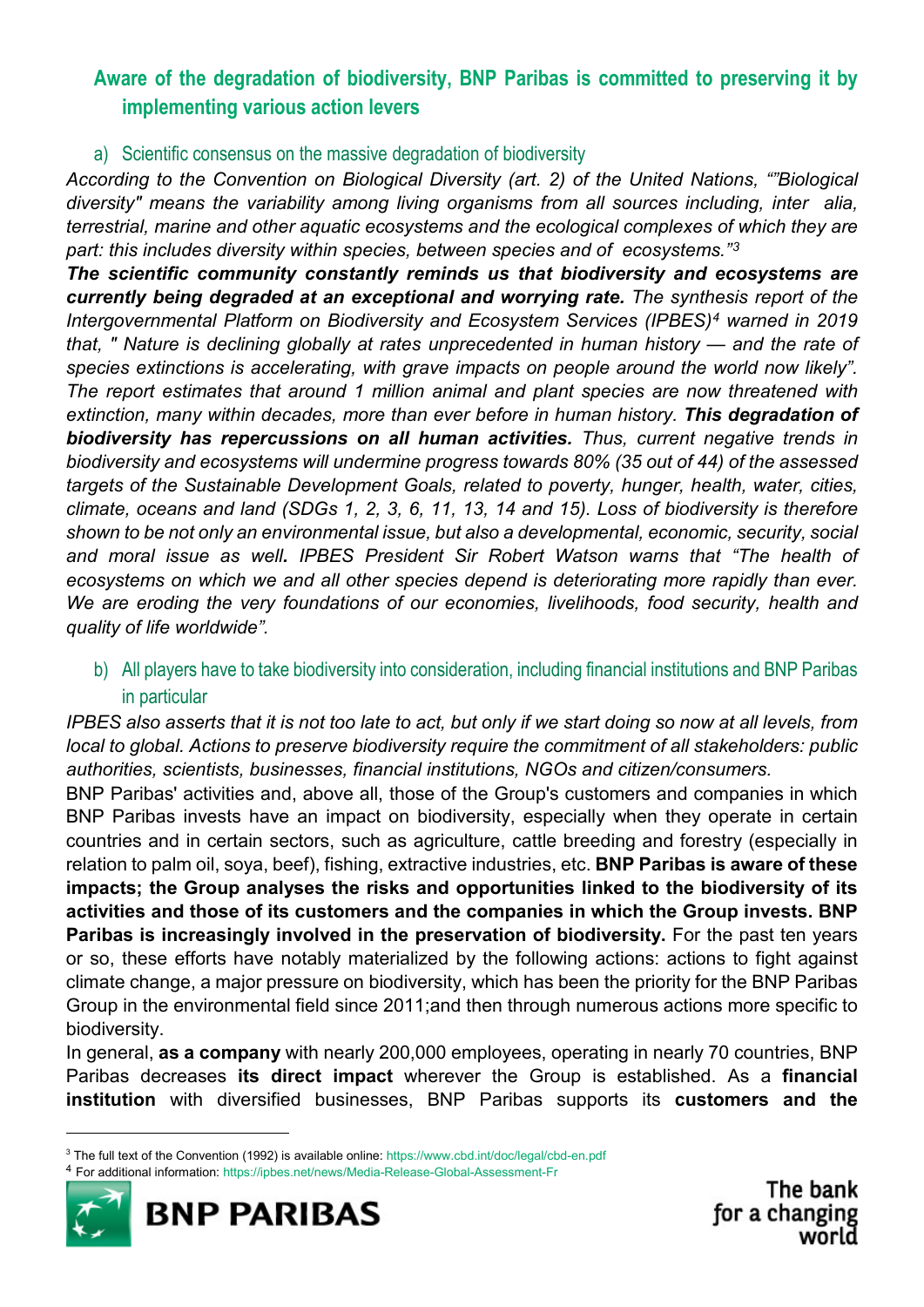**companies in which the Group invests** in their efforts to preserve biodiversity. Lastly, as a **committed player**, BNP Paribas supports **R&D** in the field of biodiversity, carries out awarenessraising actions among its internal and external stakeholders and joins forces with key players in **targeted partnerships**.

c) BNP Paribas uses the pressures listed by IPBES as an assessment framework to analyse impacts on biodiversity and steer its actions

BNP Paribas relies on the pressures listed by IPBES (classified by decreasing impact on biodiversity at the global level) in order to analyse and manage impacts on biodiversity. Indeed, the report cited above classified, for the first time on such a scale and on the basis of an in-depth analysis of the available data, the five direct factors of change which affect nature and which have the strongest impacts worldwide. These are, in descending order:

- 1) **changes in land and sea use** (e.g. deforestation, soil artificialisation, etc.);
- 2) **direct exploitation** of certain organisms (e.g. overfishing);
- 3) **climate change**;
- 4) **pollution**;
- 5) **invasive alien species**. [5](#page-2-0)

These five pressures can be addressed via aggregated indicators (e.g. greenhouse gas (GHG) emissions for climate change) or via relevant indicators for sub-categories (e.g. deforestation or soil artificialisation, atmospheric or aqueous emissions for pollution, etc.). They make it possible to account for the impacts on biodiversity in a concrete way and they integrate the diversity of impacts and the variety of actions required for the preservation of biodiversity.

d) BNP Paribas aims at taking biodiversity into account in all of its activities and is implementing several actions to do so

BNP Paribas implements numerous actions to reduce the pressures mentioned above, linked to its own operations and to the activities of its clients and companies in which the Group invests. **BNP Paribas implements various levers of action to integrate the preservation of biodiversity at the heart of its businesses:**

• **Reduction of pressures related to the activity of BNP Paribas clients and companies in which the Group invests:**

BNP Paribas has been working for years to gain a better understanding of and help reduce the negative impacts on biodiversity of the activities of its customers and the companies in which the Group invests. It does so in particular through the inclusion, since 2012, of criteria relating to non-deforestation and biodiversity in the financing and investing policies that govern BNP Paribas' activities in sectors considered sensitive from a biodiversity point of view: agriculture (including cattle breeding and forestry), palm oil, paper pulp, agriculture, mining, etc. The Group is also setting up a reinforced dialogue with its clients working in the most sensible sectors and has embarked on a process of systematic assessment of BNP Paribas' strategic clients according to biodiversity criteria.

The Group's asset management businesses also pursue a policy of stewardship with the companies in which they invest to encourage them to take greater account of the preservation of biodiversity (particularly to fight against deforestation).

<span id="page-2-0"></span> <sup>5</sup> After analyzing the potential impacts of its activities, those of its customers and the companies in which the Group operates, BNP Paribas considers that the first four pressures may be material for the Group. It is more difficult to establish concrete and meaningful links between BNP Paribas and the 5th pressure, concerning invasive alien species.

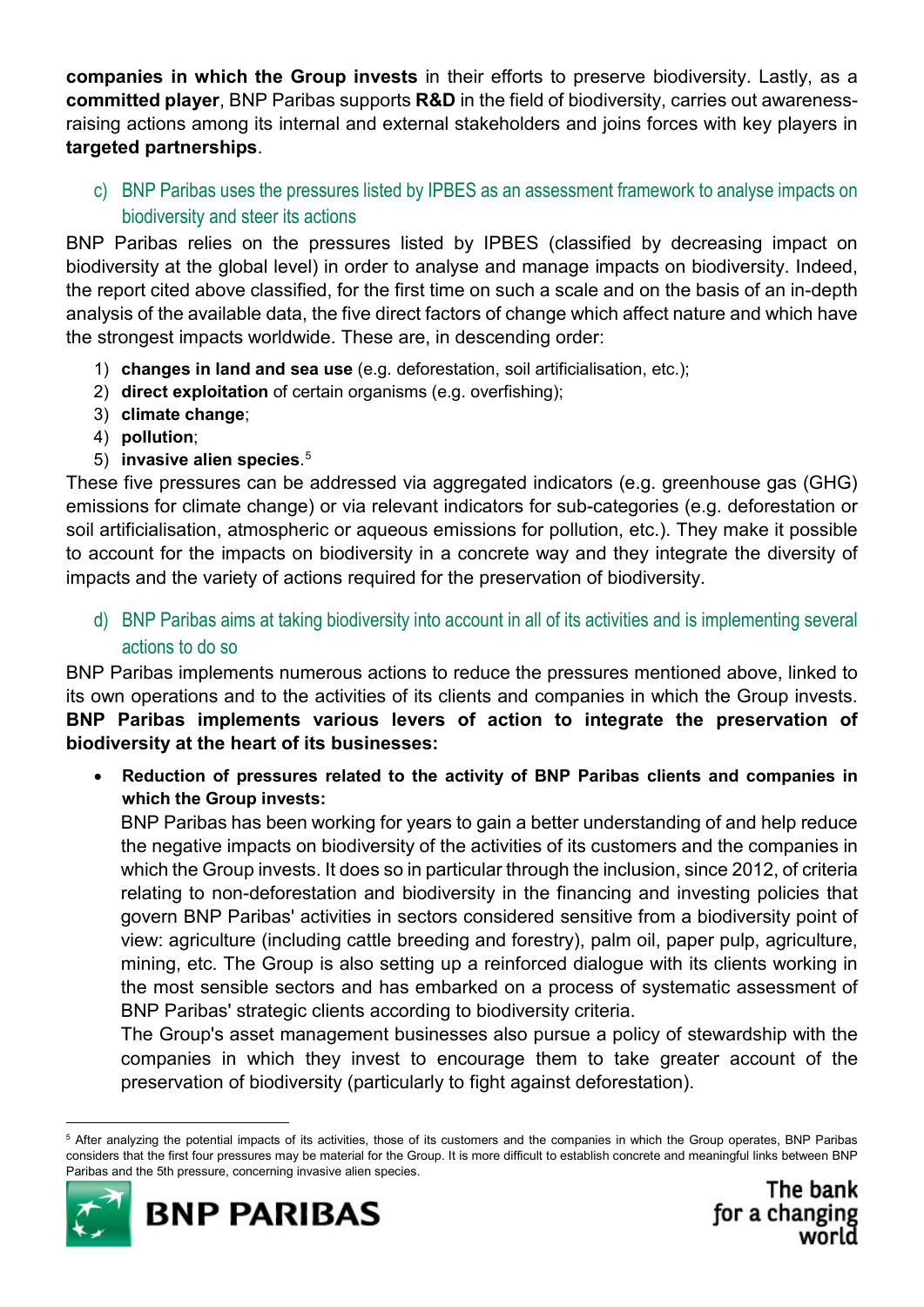## • **Active support to the efforts of the Group's clients to preserve biodiversity:**

Beyond the restrictive criteria presented above, BNP Paribas seeks above all to support its clients and the companies in which the Group invests in their efforts to preserve biodiversity. BNP Paribas therefore discusses these subjects more and more regularly with its clients and offers them a variety of products and services to facilitate and encourage their actions in this area, among which: financing tools linked to criteria related to biodiversity (green bonds, sustainability-linked loans (SLL), etc.), voluntary carbon credits from projects implementing nature-based solutions (NBS), etc.

### • **Orientation of investments towards funds aimed at preserving biodiversity:**

As an investor and asset manager, BNP Paribas ensures that financial flows are gradually directed towards companies and activities that contribute to the achievement of the UN Sustainable Development Goals (SDGs), and in particular to the preservation of aquatic (SDG 14) and terrestrial (SDG 15) biodiversity. This involves several levers: directing savings towards funds partly invested directly in the protection of biodiversity<sup>[6](#page-3-0)</sup>; developing solidarity savings for individuals partly invested in social enterprises fighting for the preservation of biodiversity; investing in funds directly linked to the preservation of biodiversity; developing equity funds targeting companies that have positive impacts on the preservation of the environment, etc.

• **Development of innovative financing tools, combining public and private financing to promote agroecology and agroforestry in emerging countries:**

Rural areas in emerging countries are particularly affected by climate change, deforestation and biodiversity loss. BNP Paribas develops innovative financing systems to facilitate the implementation of projects that tackle these problems. In conjunction with public and private partners, international organizations such as the United Nations Environment Program (UNEP) and local NGOs, BNP Paribas develops programs based on recourse to both public and private funding (blended finance) to support projects reconciling the preservation of biodiversity, mitigation and adaptation to climate change and support for local communities in emerging countries.

## • **Preservation of biodiversity within the Group's sites:**

BNP Paribas' most significant impacts on biodiversity are those linked to its activities with its customers and with the companies in which the Group invests. However, the Group, with its nearly 200,000 employees and its establishments in around 70 countries, also has direct impacts on biodiversity, like any human organization. Even if BNP Paribas' direct impacts are quantitatively less important than its indirect impacts (via its customers and the companies in which the Group invests), it is very important to ensure that we also reduce them, in particular because this responds to a strong and growing expectation of its employees and future employees and that it is essential to set an example on such a subject.<sup>[7](#page-3-1)</sup>

In addition, the Group is deploying transversal actions, in particular to improve knowledge on the impacts on biodiversity and develop monitoring tools: supporting R&D, setting up targeted partnerships, raising awareness among internal and external stakeholders.

<span id="page-3-1"></span><sup>7</sup> For example, there are many initiatives of urban vegetable gardens or beehives managed directly by employees at certain Group sites; similarly, operations intended to plant trees in partnership with local associations regularly take place in various countries where the Group is



present.



<span id="page-3-0"></span> <sup>6</sup> Details for S1 2020 are available here:<https://docfinder.bnpparibas-am.com/api/files/2E9EB3A6-4E27-4CEC-825C-B4600E367885>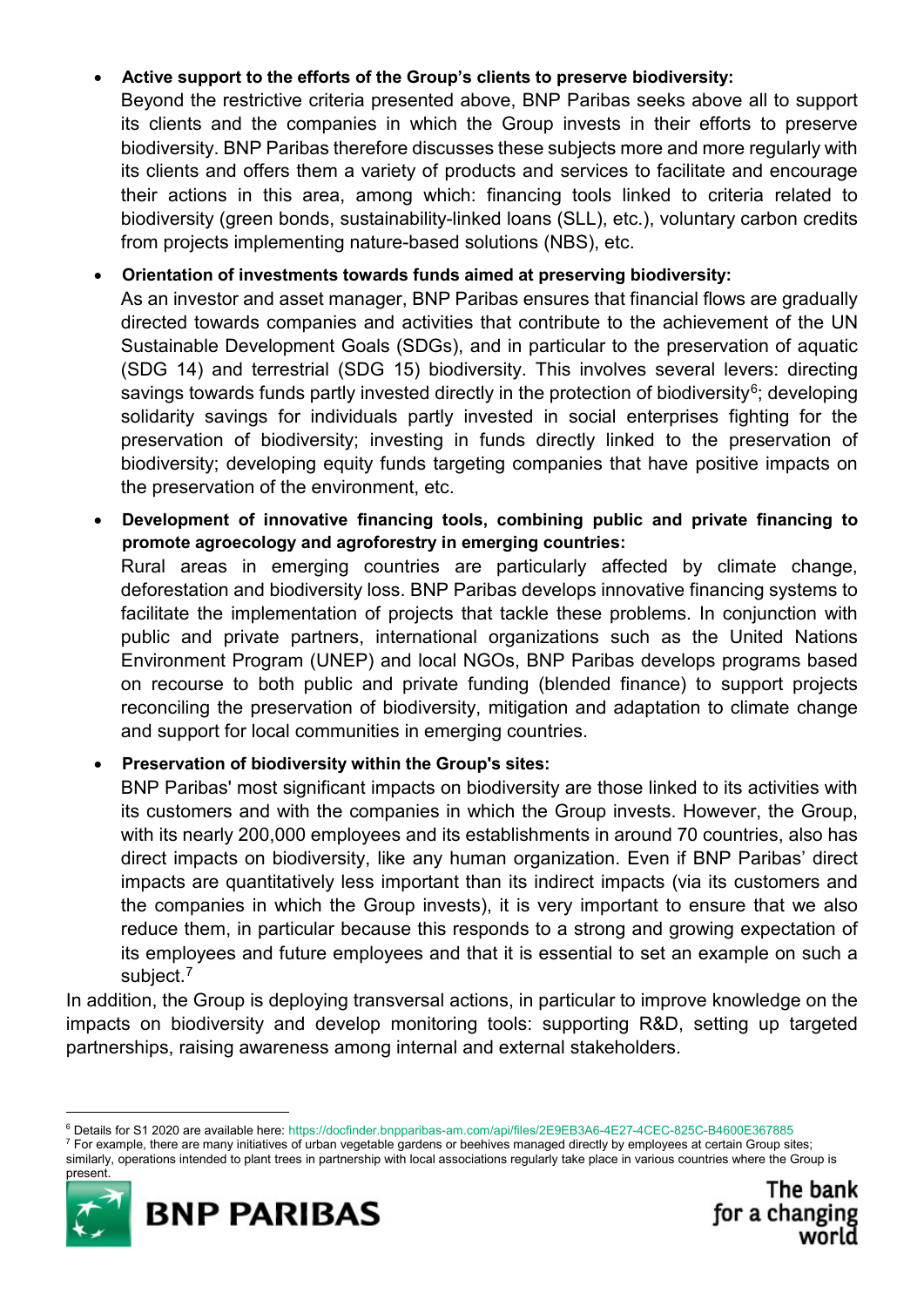## **BNP Paribas strives to reduce anthropogenic pressures on biodiversity, as listed by IPBES**

BNP Paribas strives to reduce the impact on biodiversity of its activities and those of its customers and companies in which the Group invests, by considering them through the filter of pressure from IPBES.

a) Changes in land and sea use: an emphasis on the fight against deforestation and the artificialisation of soils

*Across much of the globe, nature has been dramatically altered by multiple human factors, with the vast majority of ecosystem and biodiversity indicators showing rapid decline. 75% of the land surface is significantly altered, 66% of the ocean surface is experiencing increasing cumulative effects, and over 85% (by area) of wetlands have been lost. Deforestation and soil artificialisation linked to the development of cities are two of the major categories of land use change.*

#### Fight against deforestation

*While the rate of deforestation has slowed down globally since 2000, it is unevenly distributed. In much of the biodiversity-rich tropical areas, 32 million hectares of primary or recovering forest were lost between 2010 and 2015.*

BNP Paribas is working to increase transparency and traceability in the agricultural commodity production and trading sector, in order to better understand and manage the impacts of its activities. These efforts are based in particular on an increased dialogue with the Group's customers and the companies in which BNP Paribas invests, a more systematic analysis of their activities and collective initiatives with other players in the sector to encourage producers and traders in agricultural commodities to adopt best practices.

In view of BNP Paribas's activities, the main levers for action to combat this pressure are as follows:

- **Exclusion of project funding in areas classified for biodiversity, in a few selected sectors**  (Agriculture, Palm Oil, Mining, Unconventional Oil & Gas)<sup>[8](#page-4-0)</sup>: sites classified IUCN I-IV, wetlands listed in the RAMSAR Convention, UNESCO World Heritage sites, Alliance for Zero Extinction sites, peatlands, etc.
- **Fight against deforestation in the agricultural commodities sector**: dialogue with customers (producers and traders) to increase the traceability of agricultural commodities, transparency of value chains and ensure that clients financed by BNP Paribas implement the best practices of their sector;
	- o BNP Paribas has implemented since 2012 **financing and investment policies** governing its activities in given sectors considered as sensitive from a biodiversity point of view: agriculture (including cattle breeding and forestry), palm oil, paper pulp, mining, unconventional oil and gas<sup>[9](#page-4-1)</sup>; in 2017, the financing and investment policy on palm oil was strengthened to ask customers to commit to respecting the NDPE (No Deforestation, No Peat, No Exploitation) and HCS (High Carbon Stock Approach) approaches;<sup>[10](#page-4-2)</sup>

<span id="page-4-2"></span><span id="page-4-1"></span><sup>&</sup>lt;sup>10</sup> It can be noted that these financing and investment policies are often viewed positively by specialized external stakeholders, compared to those of other financial institutions. For instance, the Forest500 2019 ranking of financial institutions (https://forest500.org/rankings/financialinstitutions) places BNP Paribas in first position on all policies covering palm oil, soybeans, beef and leather, and the paper industry. In palm oil in particular, BNP Paribas obtained a score of 49/64, which places the Group in second position in the rating universe. Already in 2017, when the palm oil policy was released, it was hailed by the NGO Mighty Earth: "This policy is a breakthrough in forest-friendly finance" [\(https://www.mightyearth.org/finally-real-action-from-big-banks-on-deforestation/\)](https://www.mightyearth.org/finally-real-action-from-big-banks-on-deforestation/).





<span id="page-4-0"></span><sup>&</sup>lt;sup>8</sup> The full text of the financing and investment policies for these sectors, including these exclusions, is available online: [https://group.bnpparibas/en/financing-investment-policies.](https://group.bnpparibas/en/financing-investment-policies)

<sup>&</sup>lt;sup>9</sup> For additional information[: https://group.bnpparibas/en/financing-investment-policies](https://group.bnpparibas/en/financing-investment-policies)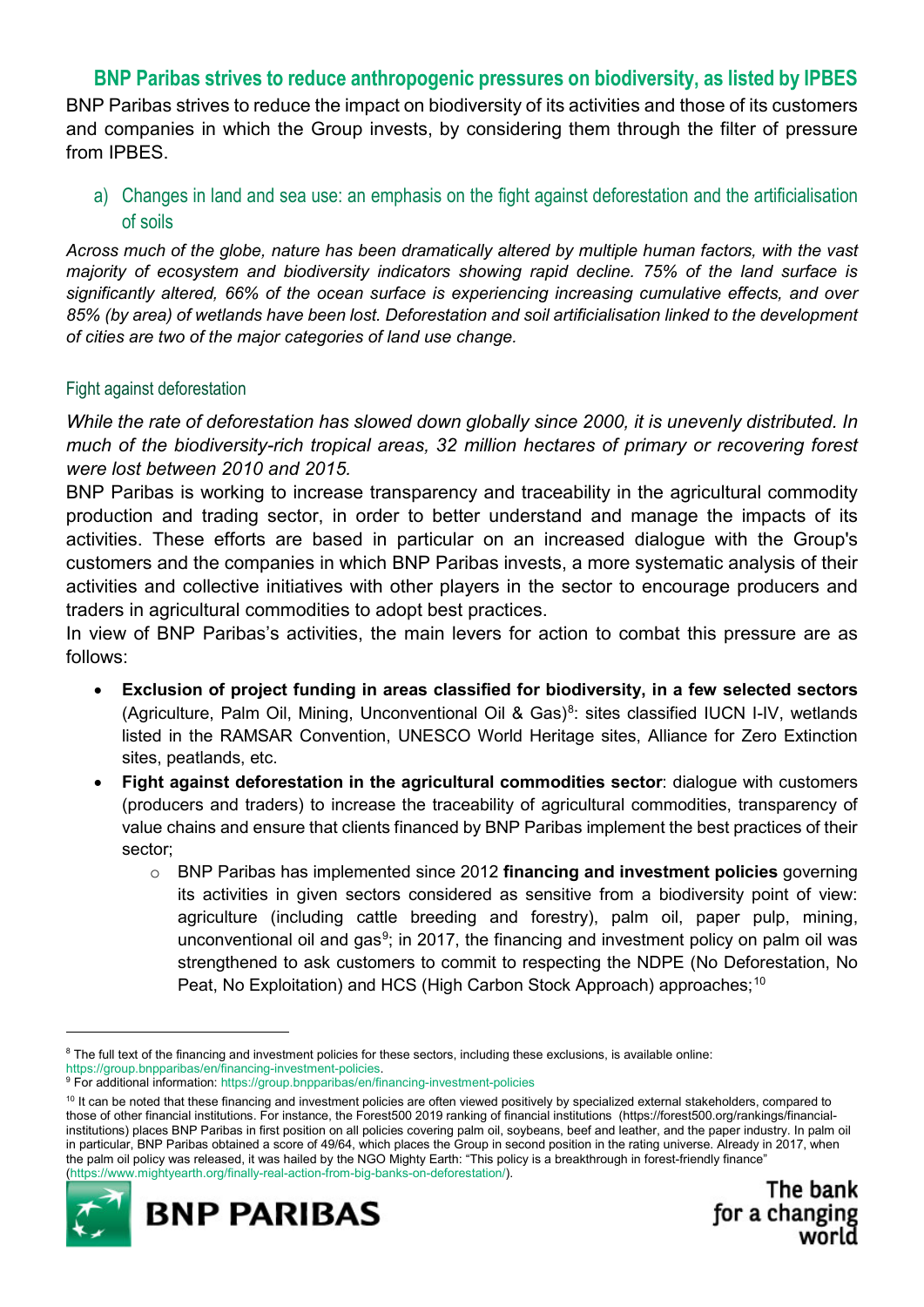- o BNP Paribas commits itself to encourage its customers producing or buying beef or soy from the Amazon and the Cerrado in Brazil to become 'zero deforestation' and to demonstrate transparently their progress. As a result, BNP Paribas will only provide financial products or services to companies (producers, meat conditioners and traders) with a strategy to achieve zero deforestation in their production and supply chains by 2025 at the latest<sup>[11](#page-5-0)</sup>. In particular:
	- BNP Paribas will not finance customers producing or buying beef or soybeans from land cleared or converted after 2008 in the Amazon.
	- BNP Paribas will encourage its clients not to produce or buy beef or soybeans from cleared or converted land in the Cerrado after 1<sup>st</sup> January 2020, in line with global standards.
	- **For all its customers, BNP Paribas will require full traceability of beef and soy (direct** and indirect) channels by 2025.
- o BNP Paribas Asset Management signed the **Cerrado Manifest[o12](#page-5-1)**, intended to protect the Brazilian Cerrado savannah and its exceptional ecosystem.
- Development of new **sustainable finance tools** that index the cost of financing to biodiversity issues, in order to encourage companies to adopt best practices. Thus, in 2019 and 2020, BNP Paribas has participated in several Sustainability-Linked Loans (SLL)<sup>[13](#page-5-2)</sup> and green bond issues including indicators and targets linked to biodiversity and more particularly to the preservation of forests.
- **Support for local projects aimed at preserving biodiversity**, fighting against deforestation (in particular REDD+[14](#page-5-3) projects) and sequestering carbon in soils and plants, with the implementation of a nature-based solution (NBS), in particular via its social business subsidiary ClimateSeed, which offers voluntary carbon credits from projects also having a positive impact on biodiversity (fight against deforestation, reforestation, etc.) or via the TLFF (Tropical Landscape Finance Facility) project in Indonesia (production of sustainable rubber tree, with part of the site's surface area set aside from cultivation to preserve biodiversity).

#### Contributing to reforestation

While it is a priority to fight against deforestation, it can also be useful in certain cases to carry out reforestation actions. Since September 2019, BNP Paribas has associated the marketing of certain structured products indexed on an ESG thematic index with the planting of trees. By the end of 2020, more than 2.5 million trees had been planted thanks to the support of BNP Paribas. At the local level, the Group supports various reforestation projects, depending on the specific challenges of each region.

#### Reducing the impact of real estate activities on net land artificialisation

*Urban areas have more than doubled since 1992. This is in large part due to the growth of the world population and changes in lifestyles in emerging countries. However, soil artificialisation* 

<span id="page-5-3"></span><sup>14</sup> REDD+: Reducing Emissions from Deforestation and forest Degradation in developing countries (program of the UNFCCC; more information here: https://redd.unfccc.int/).



<span id="page-5-0"></span> <sup>11</sup> More information: [https://group.bnpparibas/en/press-release/bnp-paribas-defines-restrictive-policy-fight-deforestation-amazon-cerrado](https://group.bnpparibas/en/press-release/bnp-paribas-defines-restrictive-policy-fight-deforestation-amazon-cerrado-regions)[regions.](https://group.bnpparibas/en/press-release/bnp-paribas-defines-restrictive-policy-fight-deforestation-amazon-cerrado-regions)

<span id="page-5-1"></span><sup>12</sup> <http://cerradostatement.fairr.org/>

<span id="page-5-2"></span><sup>&</sup>lt;sup>13</sup> With an SLL, the interest rates paid by the borrowing company depend on the achievement of objectives linked to sustainable development, and in particular to the environment: the rates are reduced if the company achieves its objectives and increase if this is not the case.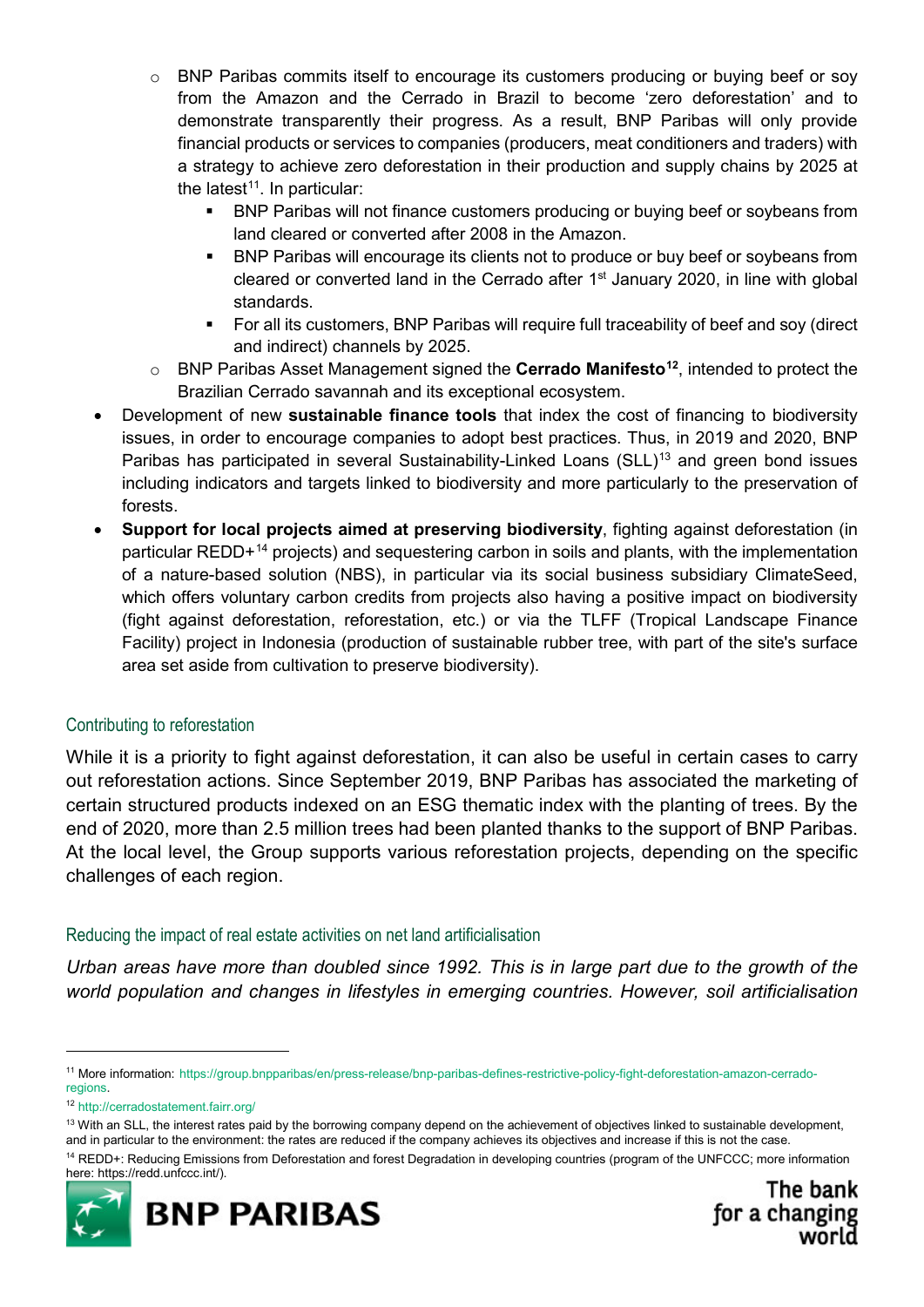*tends to grow faster than population growth[15:](#page-6-0) between 1981 and 2012, built and paved surfaces in France increased three times faster than the population. It is therefore important to fight against soil artificialisation and the associated fragmentation and destruction of natural habitats. It is also necessary to ensure that biodiversity regains importance in urban areas, both for its preservation and for the living comfort of urban populations (reduction of nuisances linked to heatwaves, whose frequency and importance increase because of climate change).*

The real estate sector has a particular role to play, both to reduce its impacts and because biodiversity contributes to the phenomenon of urban resilience by bringing many benefits to cities, townspeople and buildings. **BNP Paribas Real Estate thus affirmed in 2020 in its Biodiversity Charter[16](#page-6-1) its "ambition to contribute to the reduction of the artificialisation of soils and to the development of biodiversity".** BNP Paribas Real Estate is increasingly in dialogue with its clients to measure and minimize the net artificialisation linked to their real estate projects. BNP Paribas Real Estate integrates biodiversity into the projects it designs, rehabilitates, manages and occupies (ecological diagnosis prior to projects, integration of soil quality, reduction of impermeable surfaces, creation of planted arrangements for the storage and filtration of rainwater, revegetation of sites and buildings, environmental certification, label BiodiverCity<sup>17</sup>, etc.).

b) Direct exploitation of organisms: support for actions minimizing the consumption of resources, protection of the ocean

*The second source of pressure on biodiversity, the overexploitation of certain natural resources has intensified in recent decades. These include, for example, available freshwater resources, forests, fish stocks or other species of wild flora and fauna, even beaches or other attractive natural places. To reduce this consumption of resources, the efficiency of their use is an essential first lever. Circular economy, which brings together all the practices that contribute to less use of resources without changing the services provided, appears to be one of the promising levers in this direction (in addition to reducing pollution linked to the production of waste, see pressure 4 ).* In view of BNP Paribas's activities, the main levers for action to combat this pressure are as follows:

- Wishing to work with its clients to achieve SDG 14 ("Aquatic Life") for the conservation and sustainable use of the ocean, **BNP Paribas published in 2019 a specific position on the ocean protection[18](#page-6-3)**. This position includes commitments in terms of the fight against overexploitation of fishery resources: BNP Paribas thus establishes a dialogue with its clients on fishing techniques and geographical areas, in line with the best standards and compliance with fishing quotas. BNP Paribas is committed to fight illegal, unreported and unregulated fishing, and supports sustainable management of fish stocks. The Group also asks its customers in the sector not to use dynamite or cyanide, driftnets over 2.5 km in length, electric fishing, or even bottom trawls over 800 meters depth.
- BNP Paribas only provides financial products and services to projects which do not participate in trade in products or species of plants or animals governed by the Convention on International Trade in Endangered Species of Wild Fauna and Flora extinction (CITES) and not having received CITES approval.

[<sup>\(</sup>https://group.bnpparibas/uploads/file/ocean\\_csrpublicposition\\_bnpparibas.pdf\)](https://group.bnpparibas/uploads/file/ocean_csrpublicposition_bnpparibas.pdf)



<span id="page-6-0"></span> <sup>15</sup> Commissariat général au développement durable (2018), Objectif « zéro artificialisation nette ». Éléments de diagnostic, Théma, n° 4, p. 4, <https://www.ecologique-solidaire.gouv.fr/sites/default/files/Th%C3%A9ma%20-%20Objectif%20z%C3%A9ro%20artificialisation%20nette.pdf>

<span id="page-6-1"></span><sup>16</sup> Available online:<https://bnppre.isivalue.com/reporting/wp-content/uploads/2020/06/Charte-biodiversit%C3%A9-VF-DEF.pdf>

<span id="page-6-2"></span><sup>17</sup> More information on label BiodiverCity:<http://cibi-biodivercity.com/biodivercity/>

<span id="page-6-3"></span><sup>18</sup> For additional information: "BNP Paribas and ocean protection"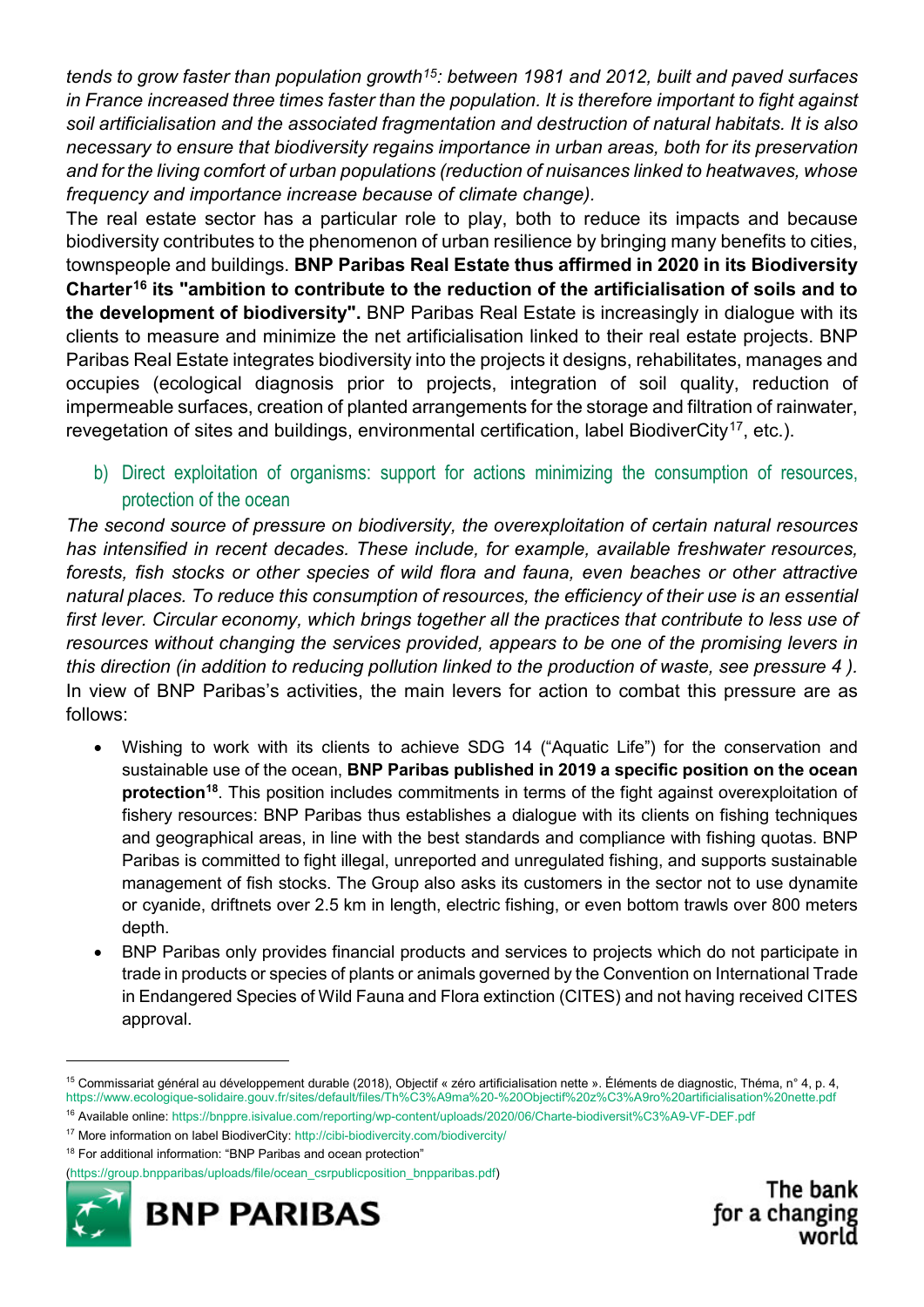- BNP Paribas participates in **innovative financing projects to protect overexploited resources and endangered ecosystems**, such as coral reefs; in 2020 the Global Fund for Coral Reefs<sup>[19](#page-7-0)</sup> was thus launched jointly by BNP Paribas, UNDP (United Nations Development Program), UNEP (United Nations Environment program), UNCDF (United Nations Capital Development Fund), the Paul G. Allen family Foundation, the Prince Albert II of Monaco Foundation and Pegasus Capital Advisors. This fund aims to raise and invest \$ 500 million in activities contributing to the protection and restoration of coral reef.
- BNP Paribas widely develops **products and services that promote the development of circular economy** in order to reduce the consumption of non-renewable resources (for example via its joint venture BNP Paribas 3 Step IT which aims at maximizing the lifespan of IT equipment)<sup>[20](#page-7-1)</sup>.
- **BNP Paribas does not finance any oil & gas exploration or production projects in the Arctic offshore zone[21](#page-7-2) or in the Arctic National Wildlife Refuge**.
- BNP Paribas supports projects to help farmers in emerging countries develop practices that are more respectful of the environment, in particular respecting biodiversity and soil quality. The Group is thus contributing to the MEbA ("Microfinance Ecosystem-based Adaptation") project developed by UNEP (United Nations Environment Program), through which microfinance institutions in several Latin American and sub-Saharan African countries are strengthening their management of the credit risk by integrating the resilience of their customers and by supporting them in the evolution of their agricultural practices and their management of biodiversity. BNP Paribas also signed a partnership with UN Women aimed at developing climate resilient agriculture and female entrepreneurship in northern Senegal: the Support Project for Women in Agriculture and Sustainable Development (PAFADD).
- Within its operational scope, BNP Paribas is committed in particular to **reducing its consumption of paper and to increasingly sourcing paper in a responsible manner** (recycled paper or paper from sustainably managed forests (i.e. recycled at more than 50% or labelled PEFC $^{22}$  $^{22}$  $^{22}$  or FSC $^{23}$ ). In 2020, 74.6% of the paper consumed by the Group was considered as "responsible" (compared to 43.5% in 2012) and paper consumption amounted to 58 kg/FTE $^{24}$  $^{24}$  $^{24}$  (compared to 165 kg/FTE in 2012).
- Excessive meat consumption can also be a factor in the deterioration of biodiversity. BNP Paribas therefore promotes less meaty food among its employees: in France, the main manager of the Group's restaurants (which serves meals to an average of 18,000 Group employees every day of the year) offers, in all the restaurants it manages for the Group, every day of the week, **at least one vegetarian main dish**.

## c) Climate change: environmental priority of the Group since 2011

*According to IPBES, climate change is the third most important pressure in terms of biodiversity degradation. Since 1980, greenhouse gas emissions (GHG) have doubled, causing global average temperatures to rise by at least 0.7°C. Climate change has already an impact on nature, from the level of ecosystems to that of genetic diversity - an impact that is expected to increase* 

<span id="page-7-4"></span><sup>23</sup> FSC: Forest Stewardship Council.

<sup>24</sup> FTE: Full Time Equivalent.

<span id="page-7-5"></span>

<span id="page-7-0"></span> <sup>19</sup> For additional information: [https://www.undp.org/content/undp/en/home/news-centre/news/2020/a-new-united-nations-multi-partner-trust](https://www.undp.org/content/undp/en/home/news-centre/news/2020/a-new-united-nations-multi-partner-trust-fund-for-coral-reefs.html)[fund-for-coral-reefs.html](https://www.undp.org/content/undp/en/home/news-centre/news/2020/a-new-united-nations-multi-partner-trust-fund-for-coral-reefs.html)

<span id="page-7-1"></span><sup>20</sup> <https://bnpparibas-3stepit.fr/>

<span id="page-7-2"></span><sup>&</sup>lt;sup>21</sup> The Arctic region is here defined as the sea area most heavily covered by ice over a 12-month period. According to the National Snow and Ice Data Center, February to March is the peak period in terms of ice coverage. All regions covered with ice during this period are part of the definition given by BNP Paribas of the Arctic region.

<span id="page-7-3"></span><sup>&</sup>lt;sup>22</sup> PEFC: Programme de reconnaissance des certifications forestières.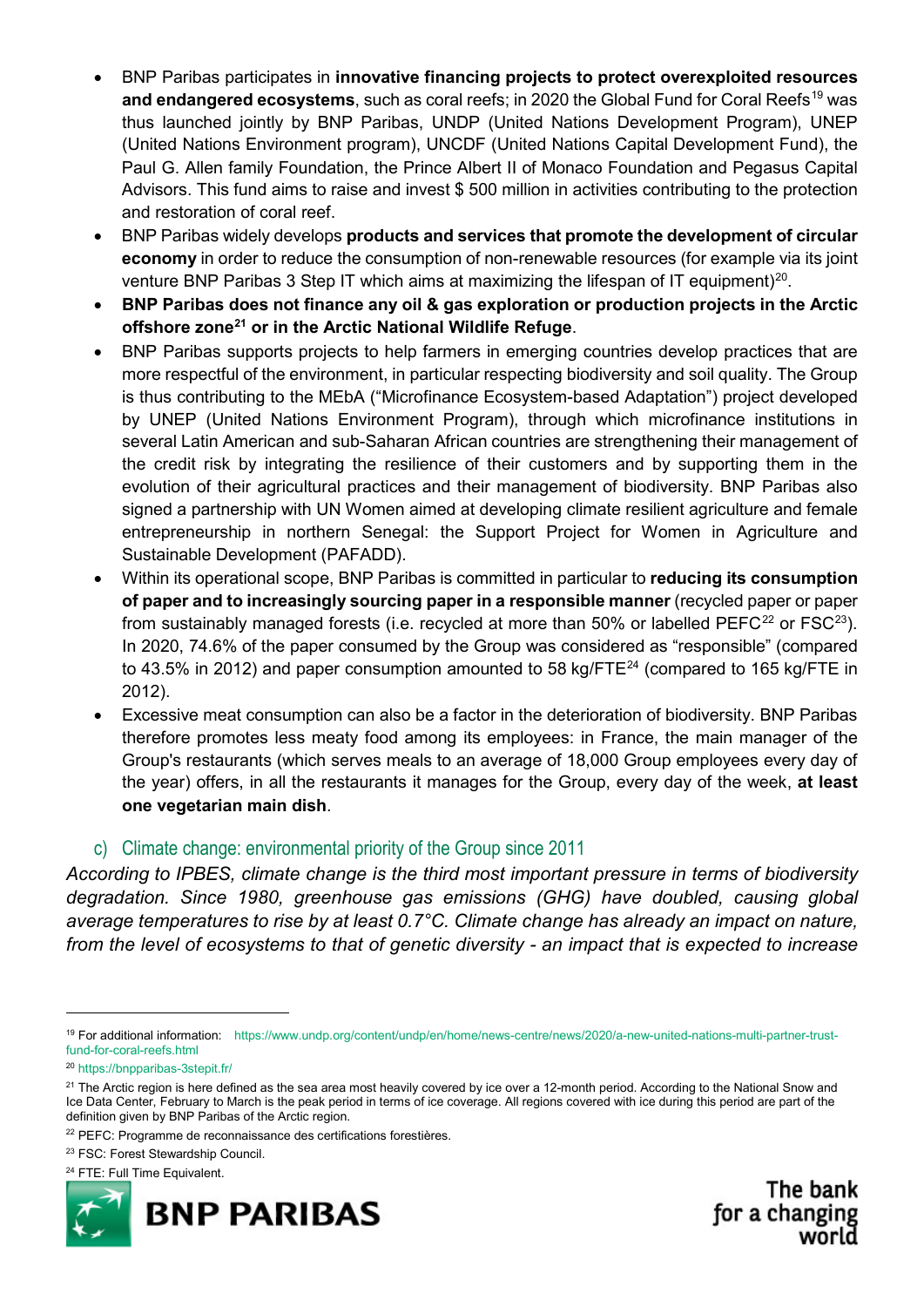*over the coming decades and, in some cases, outweigh the impact due to land and sea use change and other pressure factors.*

**BNP Paribas has made the fight against climate change its environmental priority since 2011 and is carrying out numerous actions in this area[25](#page-8-0)**. In this context, BNP Paribas is committed to aligning its credit portfolio with the climate objective of the Paris Agreement. This commitment is implemented in different ways:

- Co-development and implementation of a methodology, called PACTA (Paris Agreement Capital Transition Assessment), to **measure the alignment of the credit portfolio with the climate objective of the Paris Agreement**, in partnership with the think tank 2 Degrees Investing Initiative and other international banks $^{26}$ ;
- **Gradual phase-out of the highest-emitting energies**: unconventional oil and gas, thermal coal (complete phase-out of thermal coal in 2030 for the European Union and the OECD countries, in 2040 for the rest of the world);
- **Monitoring of the carbon intensity of the financed energy mix and maintaining this carbon intensity below the trajectory of the energy mix in the Sustainable Development Scenario** (SDS) of the IEA (International Energy Agency), which is compatible with the Paris Agreement;
- **Acceleration of support for financing renewable energies**; at the end of 2020, the amount of financing for the renewable energy sector amounted to EUR 17.8 billion (against EUR 7.2 billion in 2015 and with a target of EUR 18 billion at the end of 2021);
- More generally, **support to all BNP Paribas' clients in their energy transition**, by offering them adapted products and services: investment products directed towards "green" investments, loans encouraging companies' ecological transition strategies, loans for individuals at subsidized rates for expenditure fostering energy transition (energy renovation of housing, purchase of a low-carbon vehicle, etc.), etc.
- BNP Paribas also reduces its carbon footprint on its operational scope (direct emissions, indirect emissions related to energy purchase and indirect emissions related to business trips) by reducing its energy consumption, by favouring the purchase of energy low-carbon (low-carbon electricity represented 75% of the Group's electricity purchases in 2020) and by offsetting its residual emissions, through the purchase of voluntary carbon credits (for example from the Kasigau project, led by the NGO Wildlife Works, which aims to preserve and restore 200,000 hectares of forest in Kenya).

## d) Pollution: various actions, with a particular emphasis on pollution linked to plastics and cigarette butts

*The fourth pressure listed by IPBES covers direct pollution from activities (chemical discharges, waste, noise, light…) or indirect pollution (waste following consumption of products, effect of products on the environment in which they are used, etc.). Plastic pollution, in particular, has increased tenfold since 1980. Around 300-400 million tonnes of heavy metals, solvents, toxic sludge and other wastes from industrial sites are dumped into the world's waters each year. Cigarette butts are also a major source of pollution: according to a study by the European Commission, cigarette butts are the most common plastic waste found on European beaches, just after plastic bottles[27](#page-8-2) and the NGO SurfRider identified the cigarette butts as the main waste found in the environment, whether on beaches, sea beds, rivers or lakes.[28](#page-8-3)*

<span id="page-8-3"></span><sup>28</sup> Source: Bilan environnemental des initiatives océanes 2017 de SurfRider.



<span id="page-8-0"></span> $25$  For more information, BNP Paribas' TCFD report for year 2019 is available online: [https://group.bnpparibas/uploads/file/bnpparibas\\_tcfd\\_report\\_en.pdf](https://group.bnpparibas/uploads/file/bnpparibas_tcfd_report_en.pdf)

<span id="page-8-1"></span><sup>&</sup>lt;sup>26</sup> Methodology is available here[: https://group.bnpparibas/uploads/file/credit\\_portfolio\\_alignment\\_vf.pdf](https://group.bnpparibas/uploads/file/credit_portfolio_alignment_vf.pdf)

<span id="page-8-2"></span><sup>&</sup>lt;sup>27</sup> Commission staff working document - Impact assessment: "Reducing Marine litter".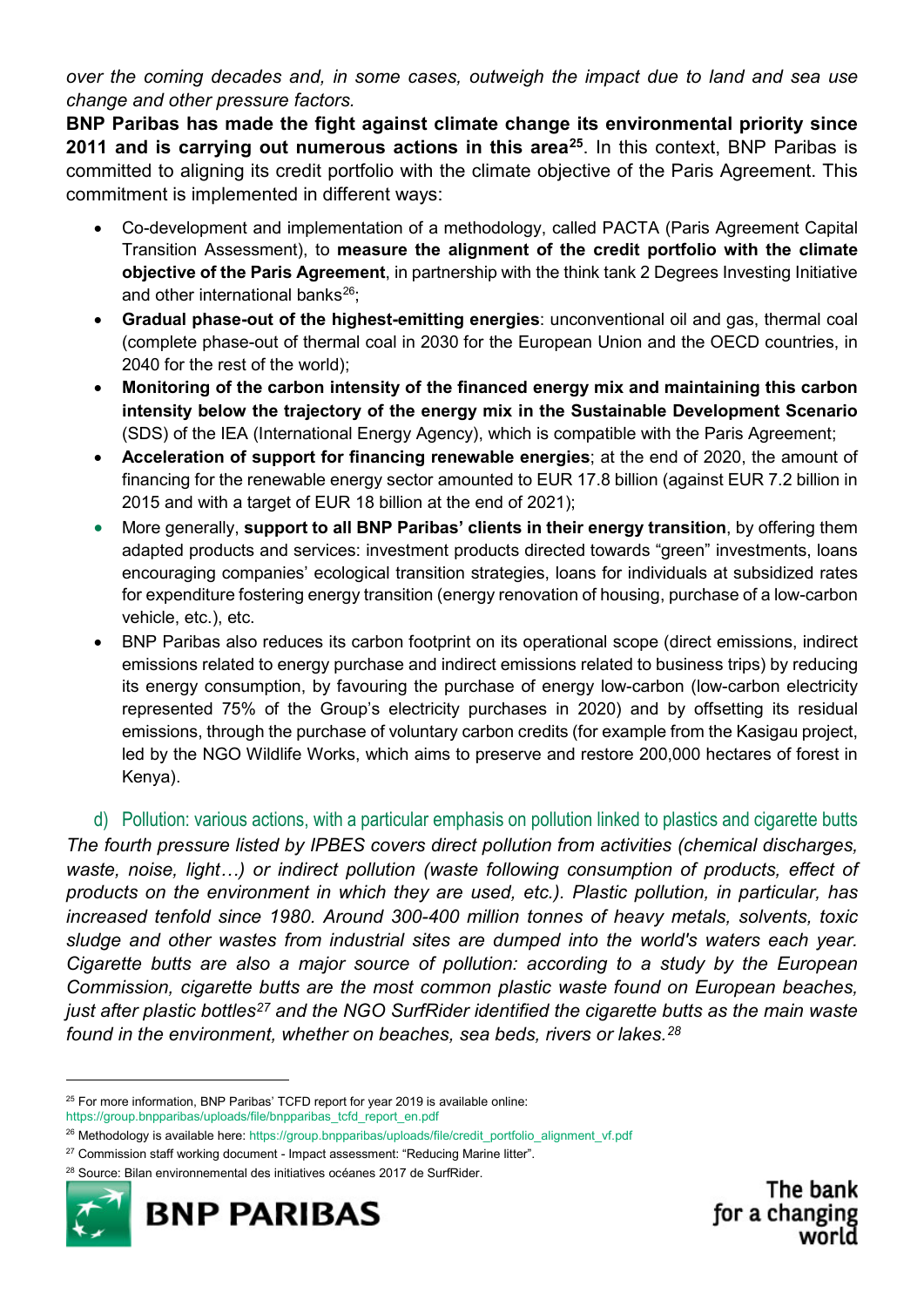In view of BNP Paribas's activities, the main levers for action to fight this pressure are as follows:

- BNP Paribas Asset Management offers its clients to invest in various **equity funds targeting companies that act in favour of the protection of the environment and the development of circular economy.** Thus the BNP Paribas Environmental Absolute Return Thematic Equity (Earth) fund favours the most promising companies and the most innovative, which provide solutions to the challenges of environmental transition, in the energy, materials, agriculture and industry markets. The BNP Paribas Easy ECPI Circular Economy Leaders fund invests in shares issued by companies selected from the industrial sectors most affected by the principles of the circular economy (recycling, extending the lifespan of products, etc.).
- Within BNP Paribas, a policy dedicated to the **fight against single-use petrochemical plastic** was published in 2019. It stipulates that the Group is committed to banning single-use fossil-based plastic from the work environment of its employees. This mainly concerns catering containers, office supplies and promotional items given by the Group.
- **By the end of 2017, BNP Paribas ceased its financing and investment activities relating to players in the tobacco industry.**

# **BNP Paribas is also developing transversal actions relating to biodiversity in order to maximize synergies with other players**

Preserving biodiversity requires joint actions by all the actors involved and additional scientific progress to better understand the impacts of human activities on biodiversity, and better know how to measure and reduce these impacts. This is why BNP Paribas works extensively with its internal and external stakeholders to support R&D, raise awareness among all stakeholders and implement joint actions.

## a) Specific partnerships

As with ecological transition in general, the preservation of biodiversity requires joint actions by all stakeholders. With this in mind, BNP Paribas is setting up targeted partnerships with various players in order to make its action in terms of biodiversity conservation more effective.

- **Development of "blended finance" structures**, in partnership with public, philanthropic and private actors: BNP Paribas takes part in the creation and development of impact funds such as the Global Fund for Coral Reefs (mentioned above) and the Sub-national Climate Fund (SCF). The latter is a global impact fund, size of \$ 650 million, which aims at developing sustainable and local infrastructure, resilient to climate change. The SCF will integrate nature-based solutions, especially in the agricultural sector.
- BNP Paribas supports many **institutions related to biodiversity**: IPBES (Intergovernmental science-policy Platform on Biodiversity and Ecosystem Services), FRB (French Foundation for Research on Biodiversity), MNHN (French National Museum of Natural History), ICRAF (International Centre for Research in Agroforesty), CIFOR (Center for International Forestry Research)'s Global Fund for Forests and Nature, etc.
- BNP Paribas participates in **collective actions** to foster knowledge, awareness and actions to preserve biodiversity: the act4nature Initiative launched in 2018<sup>[29](#page-9-0)</sup>, TNFD (Task force on Nature-related Financial Disclosures)<sup>[30](#page-9-1)</sup>, etc. BNP Paribas Asset Management is also a member of a group

<span id="page-9-1"></span><sup>&</sup>lt;sup>30</sup> We can also note that Antoine Sire, Director of Company Engagement and member of the BNPP Paribas executive committee is one of the three co-chairs of the Informal working group foreshadowing the TNFD.



<span id="page-9-0"></span> <sup>29</sup> <http://www.act4nature.com/>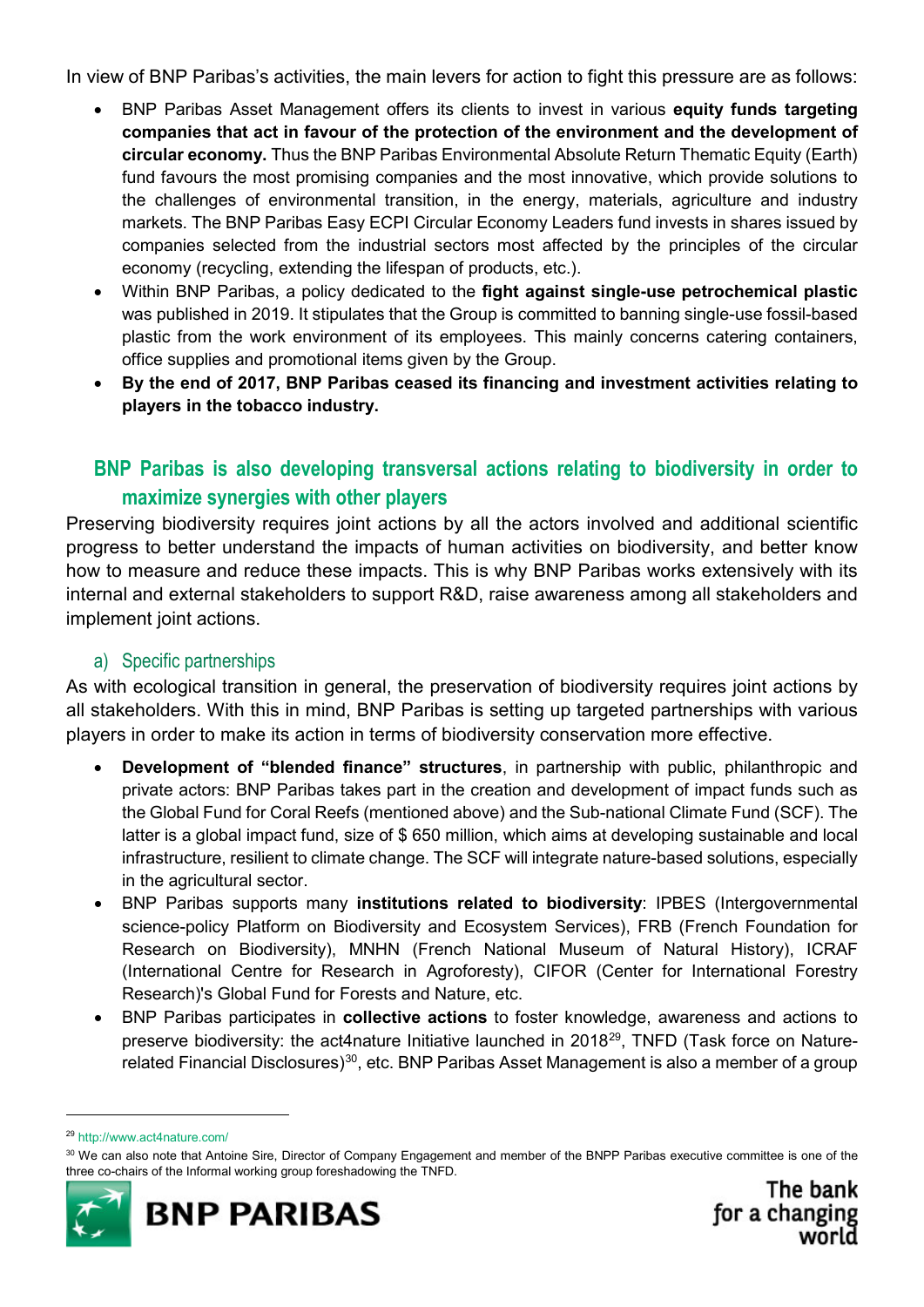of asset managers that selected a consortium made up of Iceberg Data Lab and I Care & Consult to develop a tool allowing investors to measure the impact of their investments on biodiversity $31$ .

- BNP Paribas also works with local actors **to preserve biodiversity**: Reforest'Action, WeForest, Fundation Tara Ocean, Earthworm, Natagora and Natuurpunt in Belgium etc.
- In 2020, the BNP Paribas Emergency & Development Fund expanded its range to include an **NGO specializing in animal protection**, IFAW (International Fund for Animal Welfare).

## b) Supporting R&D and innovative start-ups

BNP Paribas supports numerous R&D initiatives:

- **Investment in start-ups**: at the end of 2015, the Group committed to invest EUR 100 million in innovative companies in the energy and ecological transition sector and support them in their growth. At the end of 2019, the Group had already invested in 10 start-ups specializing in energy and ecological transition and in three investment funds. In 2021, the themes were broadened, in addition to energy transition, to circular economy, sustainable food and preservation of biodiversity, with increasing resources (additional amount of EUR 150 million).
- In 2021, a new investment envelope exclusively dedicated to the protection and restoration of natural capital was created, for an amount of EUR 55 million. *A priori*, it will especially be dedicated to funds that will measure their impact in terms of biodiversity preservation.
- **Supporting environmental research**: The BNP Paribas Foundation, in particular via the Climate & Biodiversity Initiative<sup>[32](#page-10-1)</sup>, has been supporting international research teams since 2010. It has already supported 27 research projects led by researchers, professors and engineers, for an amount of EUR 18 million. Between 2020 and 2022, the BNP Paribas Foundation will promote the 9 winning projects of its  $4<sup>th</sup>$  call for projects launched in 2019, dealing with various issues related to interactions between climate and biodiversity, such as the impacts of melting glaciers on global biodiversity, the resilience of coastal ecosystems in the face of extreme climatic events or the reforestation of disturbed ecosystems...

## c) Raising awareness among internal and external stakeholders

The BNP Paribas Foundation works also to raise awareness on the challenges of climate change and biodiversity. This is why it carries out various actions to raise awareness among its stakeholders (employees, customers, media and the general public), organising meetings between the scientific community and the general public: the "Bio-inspired" exhibition puts forward multiple ways of getting inspiration from living things to meet environmental challenges; Corals Matter explains the necessity to preserve marine biodiversity and coral reefs<sup>[33](#page-10-2)</sup>, etc.

BNP Paribas also makes its employees aware of these issues (inclusion of biodiversity in the "We Engage" training course intended for all employees, deployment of the Biodiversity Collage, etc.), organization of team buildings linked to biodiversity, such as cleaning up beaches and towns and planting trees as part of the One Million Hours to Help commitment, etc.).

## **May 2021**

<span id="page-10-2"></span><span id="page-10-1"></span><sup>33</sup> For additional information: [https://group.bnpparibas/actualite/fondation-bnp-paribas-association-science-technology-centers-astc-lancent](https://group.bnpparibas/actualite/fondation-bnp-paribas-association-science-technology-centers-astc-lancent-corals-matter)[corals-matter](https://group.bnpparibas/actualite/fondation-bnp-paribas-association-science-technology-centers-astc-lancent-corals-matter)



<span id="page-10-0"></span> <sup>31</sup> [https://mediaroom-en.bnpparibas-am.com/news/iceberg-data-lab-and-i-care-consult-selected-to-provide-first-of-its-kind-biodiversity-impact](https://mediaroom-en.bnpparibas-am.com/news/iceberg-data-lab-and-i-care-consult-selected-to-provide-first-of-its-kind-biodiversity-impact-measurement-tool-for-investors-e996-0fb7a.html)[measurement-tool-for-investors-e996-0fb7a.html](https://mediaroom-en.bnpparibas-am.com/news/iceberg-data-lab-and-i-care-consult-selected-to-provide-first-of-its-kind-biodiversity-impact-measurement-tool-for-investors-e996-0fb7a.html)

<sup>32</sup> For additional information:<https://group.bnpparibas/tempsforts/climate-biodiversity-initiative/projets>